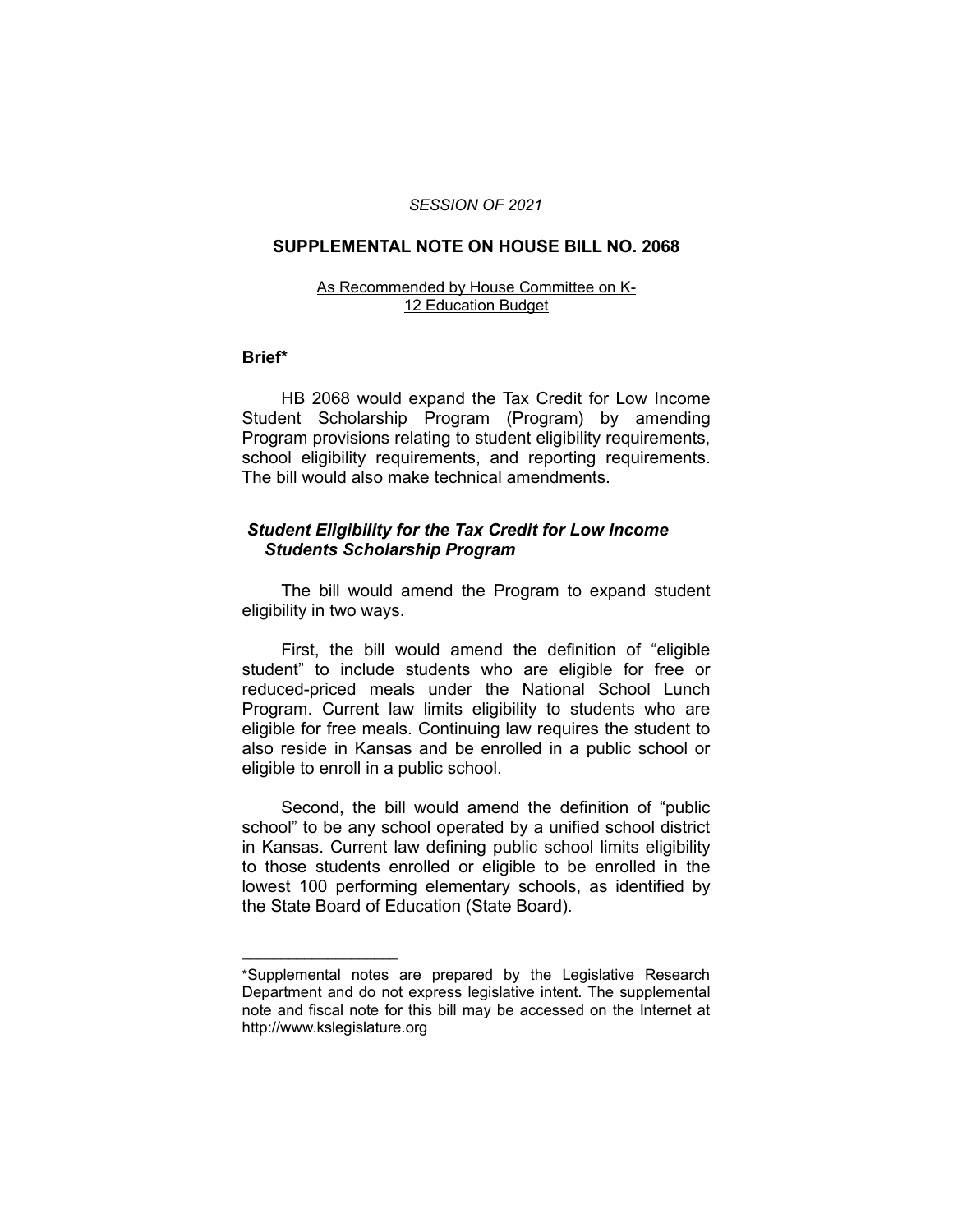## *Accountability Reports*

The bill would require the State Department of Education (KSDE) to prepare one-page accountability reports for all accredited nonpublic schools in the state. The bill would also require KSDE to include accredited nonpublic schools in the longitudinal achievement report submitted to the Governor and Legislature each year.

The bill would require the websites of accredited nonpublic schools participating in the Program to include a prominent link to KSDE's website where the one-page accountability reports are published.

#### *Technical Amendments*

The bill would also make technical amendments to and retain two provisions in current law. The first provision allows any student who has previously received a scholarship under the Program and has not graduated high school or is not 21 years old to remain eligible for the Program.

The second provision includes in the definition of qualified school that the school is accredited by the State Board or a national or regional accrediting agency that is recognized by the State Board for the purpose of satisfying the teaching performance assessment for professional licensure.

# **Background**

The bill was introduced by the House Committee on K-12 Education Budget.

[*Note*: A companion bill, SB 61, has been introduced in the Senate. HB 2068 is identical to 2020 HB 2465, as amended by the House Committee on K-12 Education Budget.]

2- 2068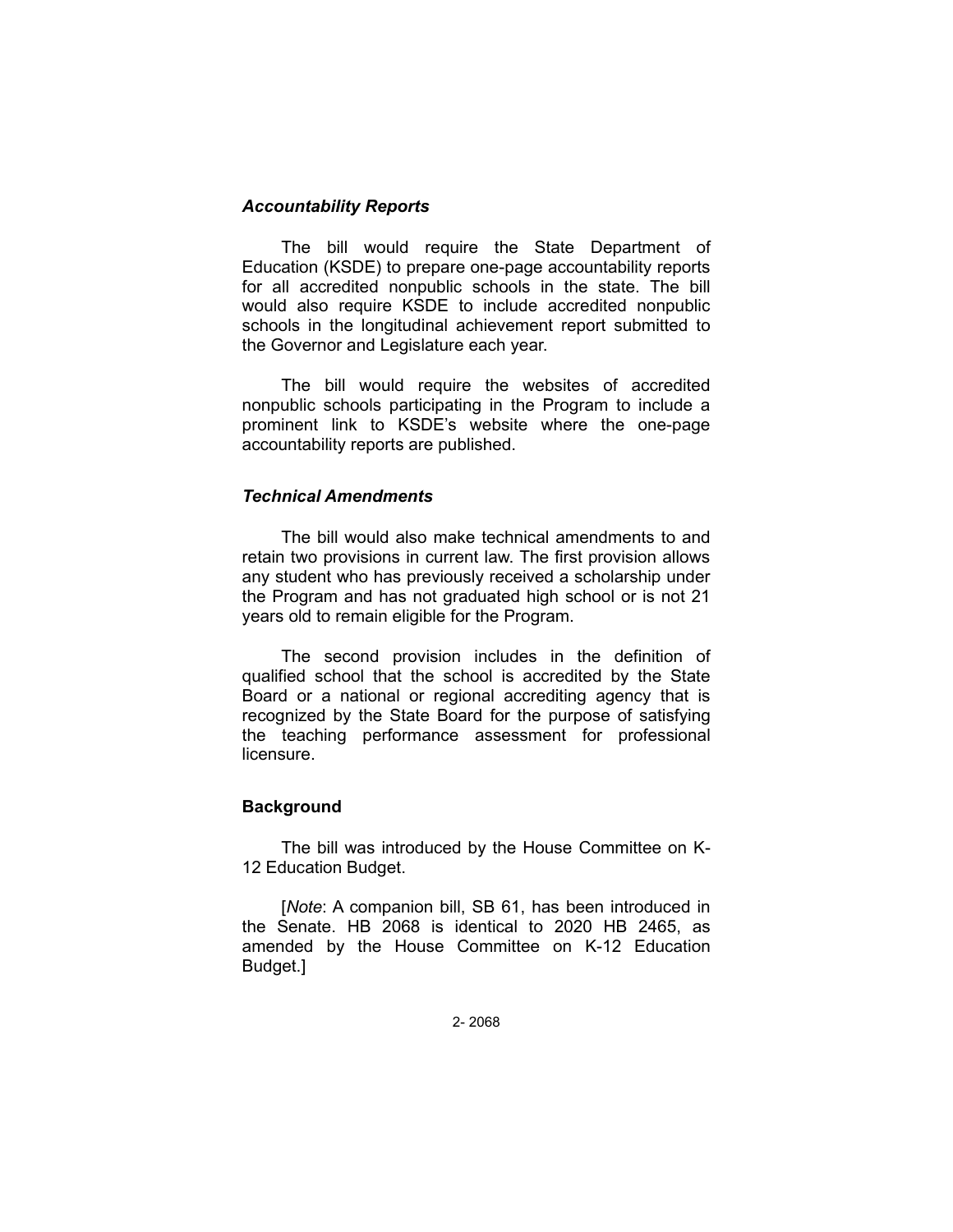In the House Committee hearing on January 26, 2021, **proponent** testimony was presented by representatives of ACE Scholarships SGO, Kansas LLC; Catholic Education Foundation; EdChoice; Frontier Peace Advisors; Holy Savior Catholic Academy in the Catholic Diocese of Wichita; and Support for Catholic Schools; and a private citizen. Writtenonly **proponent** testimony was provided by representatives of Americans for Prosperity; Catholic Diocese of Wichita; ExcelinEd in Action; Kansas Catholic Conference; Kansas Policy Institute; Holy Family Catholic School (Topeka); Sacred Heart Cathedral Catholic School (Dodge City); St. Anne Catholic School (Wichita); and St. Patrick Catholic School (Wichita); and two private citizens. The proponents generally stated the changes would open the Program to more students who may be struggling and better align the Program with similar programs in other states.

The **opponent** testimony was presented by representatives of Game On for Kansas Schools; Kansas Association of School Boards; Kansas Association of Special Education Administrators; Kansas PTA; Mainstream Coalition; Olathe Public Education Network; Pittsburg Community Schools; Shawnee Mission School District; and USA-Kansas and Kansas School Superintendents Association. Writtenonly **opponent** testimony was provided by representatives of Blue Valley Schools; Gardner Edgerton School District (USD 231); Goddard Public Schools (USD 265); Kansas Association of Special Education Administrators; Kansas City Kansas Public Schools; Kansas National Education Association; Olathe Public Schools (USD 233); Schools for Quality Education; Shawnee Mission School District; Spring Hill School District (USD 230); Stand Up Blue Valley; and the State Board; and a private citizen. The opponents generally stated the changes to the Program would draw funding away from public schools that must accept and educate every child, allow students to transfer from a better performing public school to a lower performing private school, and expand the Program beyond its usual intent to aid poorly performing, lowincome students.